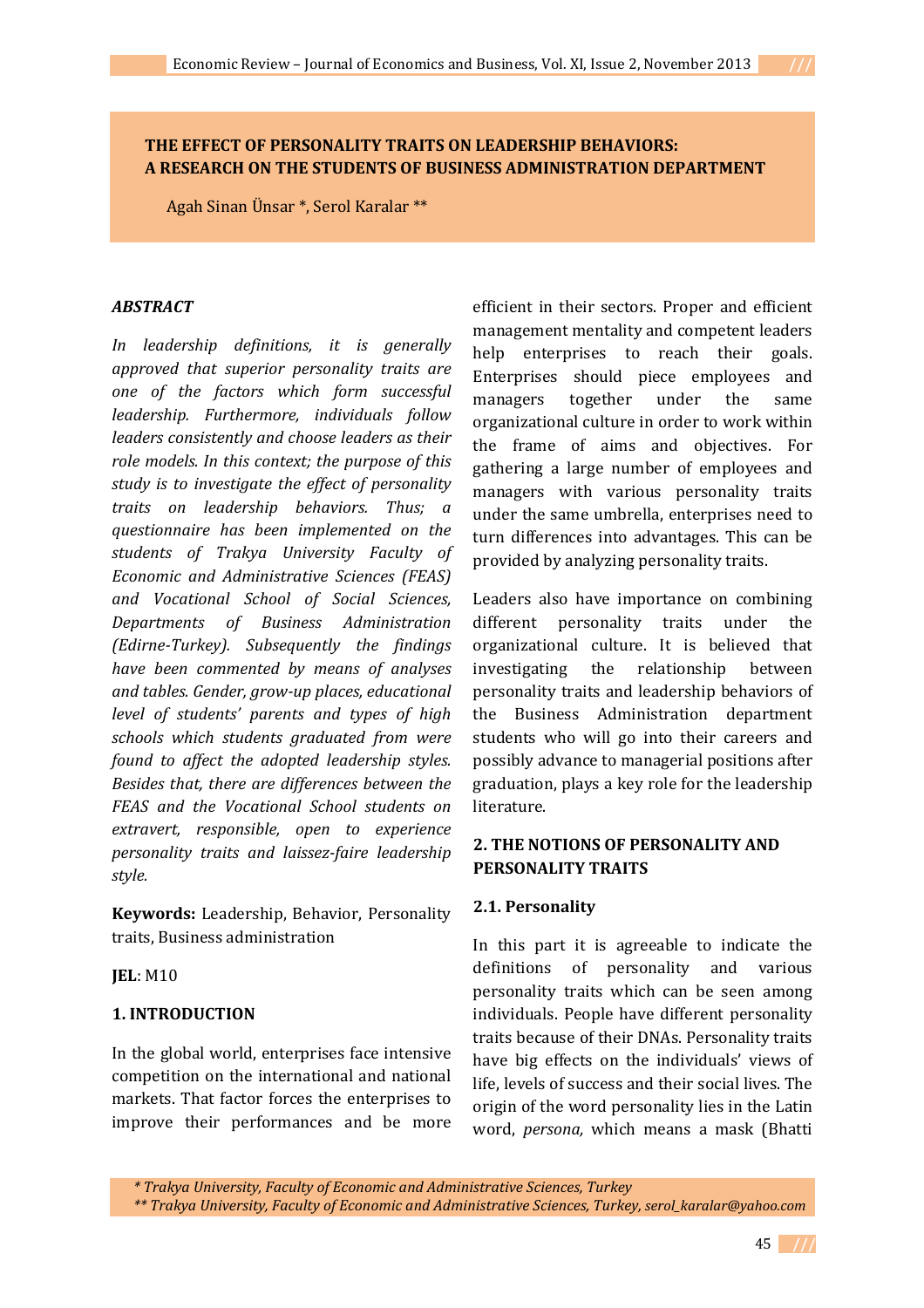2009). Oxford Dictionary puts the origins of the word personality in the late Middle English period. The word is derived from Old French *personalite*, from Medieval Latin *personalitas*, from Latin *personalis* 'of a person' (oxforddictionaires.com 2013).

Personality is the set of unseen characteristics and processes that underlie a relatively stable pattern of behavior in response to ideas, objects or people in the environment (Daft 2007). According to Gordon Allport, one of the most known psychologists, personality is the dynamic organization within the individual of those psychophysical systems that determine his unique adjustments to his environment (Roodt 2009). McAdams and Pals (2006) define personality as "an individual's unique variation on the general evolutionary design for human nature, expressed as a developing pattern of dispositional traits, characteristic adaptations, and integrative life stories, complexly and differently situated in culture" (DeYoung 2011).

As can be seen definitions given above reveal personality as a process or a system and share some common features. On the other hand, personality is unique for every individual. Thus; it is possible to say that it takes time for personality to be developed and sharpened. Culture might be an other factor to be researched in the future papers on personality. There are several factors which reveal personality. To form one's personality there is need, first of all, to know oneself thoroughly; to compute accurately the balances of moral, intellectual and physical qualities and defects (Laurent 2008). The lack of these factors causes bad or inadequate personality.

#### **2.2. Personality Traits**

The idea of examining personality traits goes back to the start of human history. Aristotle and his student Theophrastus wrote a book describing thirty characters or personality

types (Matthews, Deary and Whiteman 2003). Allport, one of the original trait theorists, counted more than 4000 adjectives in the English language that can be used for describing one's personality (Burger 2010). Numbers and qualities may differ from language to language.

According to Hogan (2007), 50% of personality is genetic and laid down at birth. That means that the other half of personality is formed by individual experiences during lifetime. Thus Figueredo et al. (2005) stated that traits of personality are classified by the problems which people face and try to solve….and traits evolve in the organism over time (Carducci 2009). As said before, some of the personality traits might change even at the later periods of individuals' lives. Allport has introduced various kinds of traits. According to him, there are four kinds of traits. These are: cardinal, central, secondary and common traits (Ryckman 2007).

Cardinal trait is the need of being powerful and competitive against others. These traits are the master motives for passions such as winning. But only few people have cardinal traits (Ashcraft 2011). Central traits are the characteristics which other people think about us. They can also be accepted as the way and adjectives other people use while describing us. Central traits are coherent with the cardinal traits. Secondary traits mean the preferences, tastes of individuals and they may vary from person to person. Finally, common traits are generalized characteristics and help people to categorize other people: polite, nice, nervous etc. Allport argued that each person's pattern of the traits mentioned above is unique and that one can understand a person only by examining this unique pattern (James and Mazerolle 2002). It is known that investigating about individuals' personalities, requires diverse methods and techniques.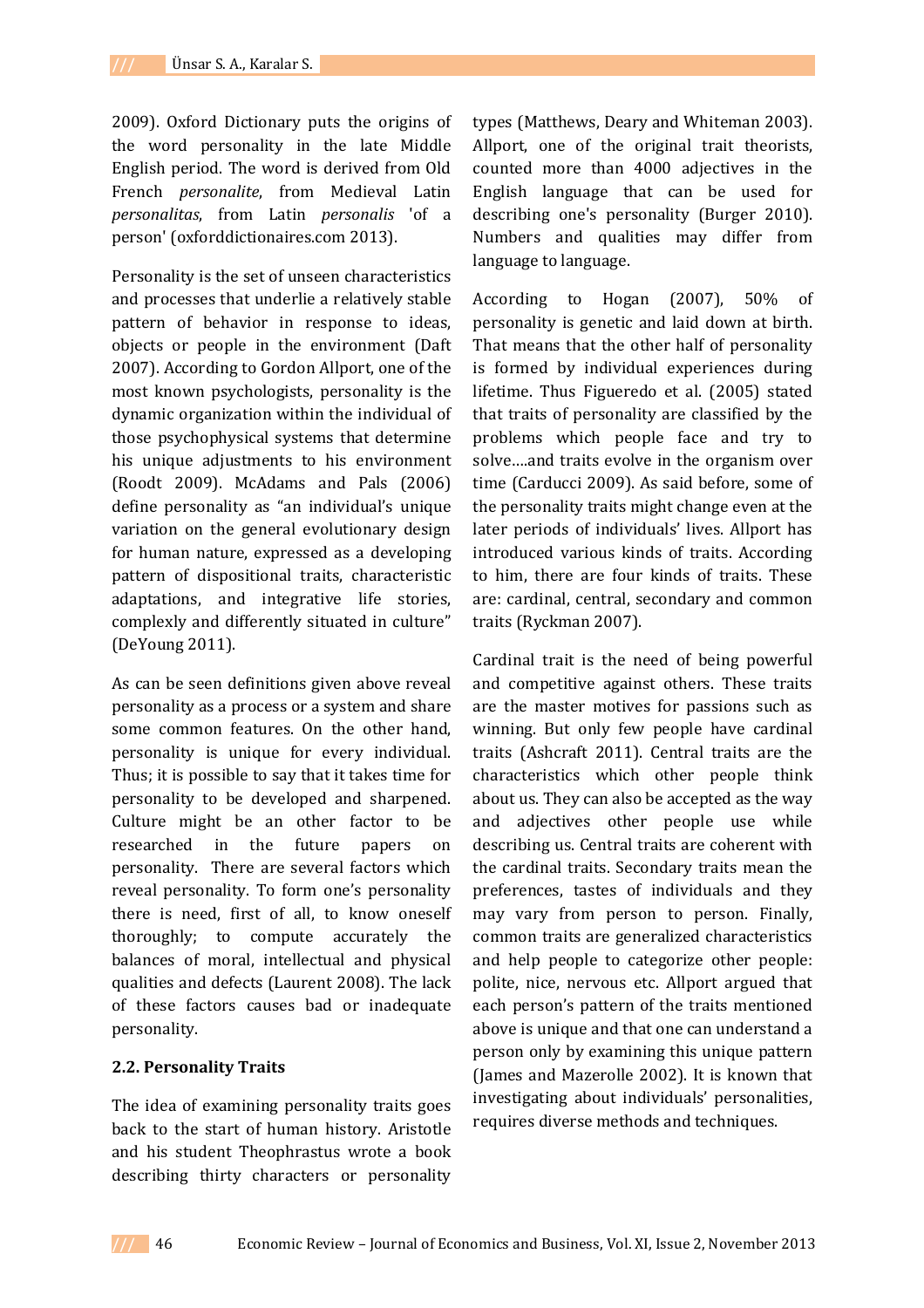# **3. THE NOTION OF LEADERSHIP AND ITS CONTEXT**

Leadership, which can be discussed within the leading function of management, is a notion which is needed by today's enterprises and managers in order to fulfill specific aims. Throughout history, leadership has been examined in military and political fields as well as the social sciences. However, in this paper, leadership will be discussed from the point of the management science.

## **3.1. The Notions of Leadership and Leader**

Leadership is a notion which has been investigated from the early periods of human history. But it was not until the beginning of the twentieth century, when scholars began applying the scientific method to social processes, that the study of leadership became widespread both in academic and in the business world (Mendenhall 2008). Thus, the notion of leadership started to be discussed from the scientific point. Even though thousands of studies have been implemented on the notion of leadership, it is still difficult to give an exact definition of leadership. According to the consensus that 54 leadership experts from 38 countries made leadership is about effecting, motivating and enabling the individuals to contribute to their organizations' success and efficiency (McShane and Von Glinow 2008). In addition to effect, Luthans (2002) defines leadership as the combination of group processes, personality, harmony, special behaviors, persuasive skills, power, effectuation of purposes, interaction, role differentiation and acceptance of the organization. According to another definition leadership is the ability of creating support, cooperation and confidence among individuals who have to accomplish organizational purposes and the art of effecting individuals by persuasion and exemplariness in order to achieve series of activities (DuBrin 2009).

On the other hand, leadership is a "human" activity which is constituted between people, far from paperwork about management and problem solving activities (Daft and Marcic 2009). These definitions vary as to form but also share the same thought on many issues that form the leadership. But the notion of effect can usually be seen in leadership definitions as a distinctive feature. Some management scientists define leadership as a process. In this process, importance of followers, as a key factor for leadership, has to be considered. Some other management scientists regard leadership as an art because of creating the whole from different pieces. After leadership definitions, leaders can be defined as individuals who have the commitment of other individuals who are willing to follow them (Costley and Todd 1991). According to another definition, a leader is described as a visioning and attempting individual (Huczynski and Buchanan 2007). Leadership process requires a vision and followers.

## **3.2. Leadership and Personality**

Leadership as personality and biography is surely the earliest approach to understanding leadership (Sashkin and Sashkin 2003). Psychologists have grouped various traits of a leader into four categories: physical, psychological, intellectual and qualities of character (Kumar and Mittal 2001). The Trait Approach which was formed by the first studies on the notion of leadership, emerged from the opinion saying that successful and efficient leaders should have different traits than other people. By the help of their traits, efficient leaders vary with their followers. This approach is often termed as the "Great Person" theory of leadership since it was assumed that from the consistent view of personality and physical traits, leaders were quite different than the individuals with average skills (Bowditch and Buono 2005).

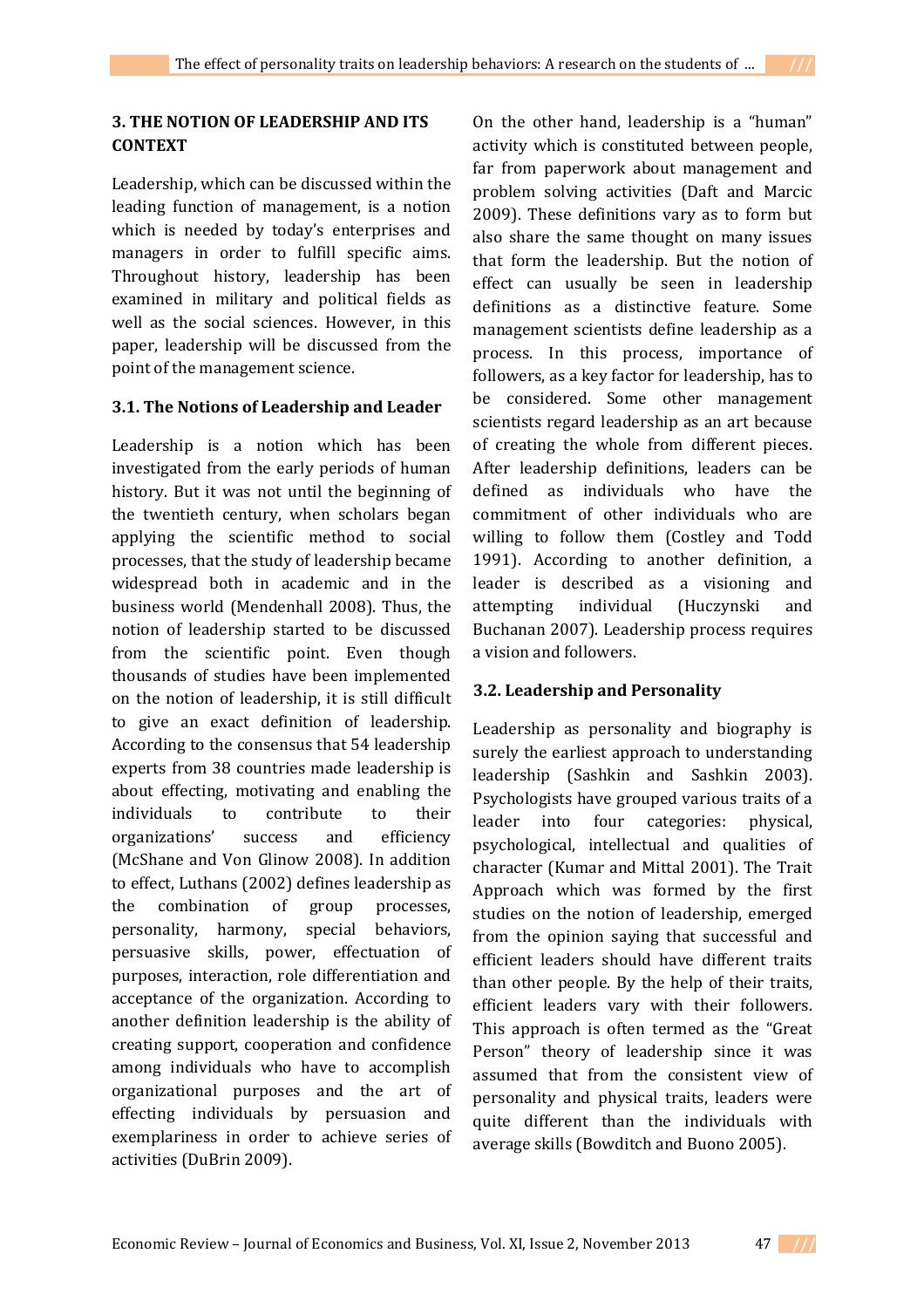The traits most commonly associated with effective leadership include the general personality traits of extraversion, conscientiousness and openness to experience (Dyck and Neubert 2008). According to Ralph M. Stogdil; there are 16 personality traits (such as adaptability, aggressiveness, enthusiasm and self-confidence), which are related to leadership ability (Weihrich, Cannice and Koontz 2010). Inborn and subsequently gained personality traits of the leaders have a part in their success and efficiency. Understanding how personality traits and dimensions affect behavior can be a valuable asset for leaders (Daft 2007). This expression forms the purpose of our research.

#### **4. RESEARCH METHODOLOGY**

Materials and methods implemented within the research have been explained under this title.

## **4.1. Purpose, Importance and Methodology of the Research**

The purpose of this research is to determine the effect of personality traits on leadership behaviors of the students who study in Business Administration departments of the Trakya University Vocational School of Social Sciences and the Faculty of Economic and Administrative Sciences. Other purpose of the research is to display whether personality traits and leadership behaviors of the students vary or not with the type of institution they study, total family income, grow-up places, educational level of their parents and type of high school they graduated from.

In this research, the relationship between leadership styles and sub-dimensions of personality has been examined. The research has been implemented on the students of Business Administration Departments of Trakya University Vocational School of Social Sciences and Faculty of Economic and Administrative Sciences. Questionnaires and first-hand data based

instant method have been used in the research.

As well as socio-demographic questions, a shorter version of the five factor inventory scale with 20 questions which was developed by McCrae and Costa has been implemented on the respondents. This scale measures personality traits under extraversion, responsibility, compatibility, emotional stability and openness to experience factors. Five point Likert scale from "Strongly Agree" to "Strongly Disagree" has been used for the personality questionnaire (Çeribaş 2007). In order to determine the leadership behaviors of students, a leader behavior description questionnaire, based on the Ohio State Questionnaire, has been used. This questionnaire consists of 30 questions with "Strongly Agree – Strongly Disagree" choices. The factor analysis has also been made on the leadership questionnaire and 3 subdimensions have been determined as a result: democratic, autocratic and laissez-faire leadership styles.

Due to some answers not being offered, 197 questionnaires have been taken into the analysis process. The SPSS Programme has been used in order to evaluate the questionnaires. Parametric and nonparametric statistical analysis techniques have been used on the gained data. In this study, statistical significant limit has been approved as p<0.05.

#### **4.2. Socio-Demographic Variables**

Table 4.1 shows the socio-demographic variables. According to the table 55.8% of the respondents are female students, 52.3% of them study at the vocational school, 36.5% of them has 999 Turkish Lira or below family income, 31.5% of them grew up in counties, 60.4% of their fathers graduated from primary or secondary schools, 68.5% of their mothers graduated from primary or secondary schools and 44.7% of the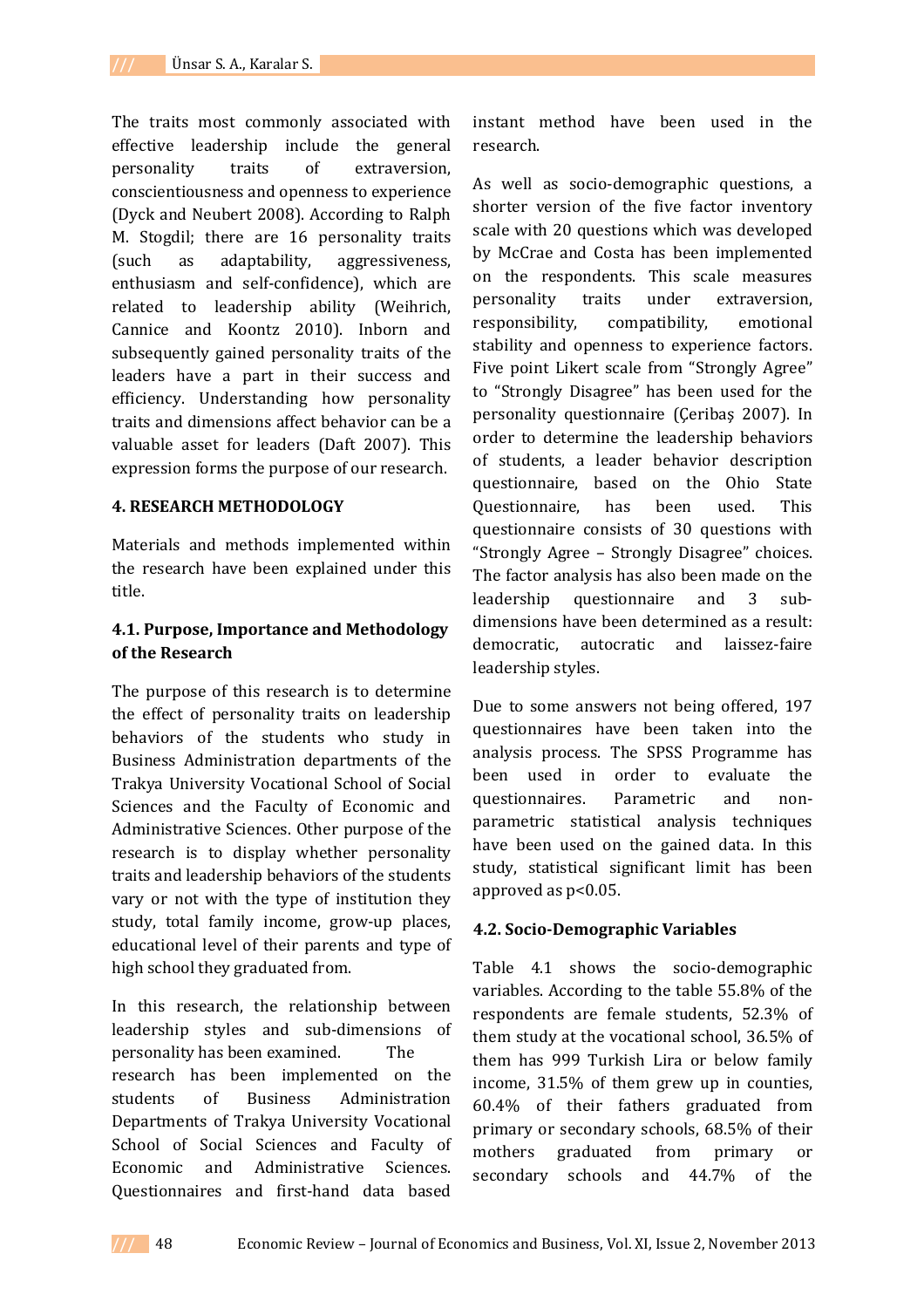respondents graduated from vocational high schools.

|                     |                            | n: 197 |      |  |
|---------------------|----------------------------|--------|------|--|
|                     |                            | N      | $\%$ |  |
| Gender              | Female                     | 110    | 55.8 |  |
|                     | Male                       | 87     | 44.2 |  |
|                     | Vocational School          | 103    | 52.3 |  |
|                     | <b>Faculty of Economic</b> |        |      |  |
| School              | and Administrative         | 94     | 47.7 |  |
|                     | Sciences                   |        |      |  |
|                     | 999 Turkish Lira or        | 72     | 36.5 |  |
| Family              | Below                      |        |      |  |
| Income              | 1000-1999 TL               | 66     | 33.5 |  |
|                     | 2000 TL or above           | 59     | 29.9 |  |
|                     | Village                    | 21     | 10.7 |  |
|                     | Township                   | 14     | 7.1  |  |
| Grow-up<br>Places   | Town                       | 42     | 21.3 |  |
|                     | County                     | 62     | 31.5 |  |
|                     | Metropolis                 | 58     | 29.4 |  |
|                     | Anadolu High School        | 20     | 10.2 |  |
|                     | Super High School          | 44     | 22.3 |  |
| Graduation          | Regular High School        | 44     | 22.3 |  |
| from High<br>School | Vocational High            | 88     | 44.7 |  |
|                     | School                     |        |      |  |
|                     | Teacher High School        | 12     | 6.1  |  |

Table 4.1 Socio-Demographic Characteristics of the Students

#### **4.3. Hypotheses of the Research**

Various hypotheses have been developed depending on the purpose of this research and these hypotheses have been tested below.

## **4.4. Testing the Hypotheses and Analyzing the Findings**

## *4.4.1. Analyzing the Mean Points of Scale Sub-Dimensions by Students' Gender*

A *t*-test has been done on the data in order to test our first hypothesis: "*There is/is not a significant difference between students' gender and personality-leadership behaviors".* The results of the test have been shown in Table 4.2. As a result of the test, it has been revealed that there is a significant difference because the *p* values of autocratic and laissez-faire leadership sub-dimensions are less than 0.05 within the extraversion scale. Thus *H<sup>0</sup>* hypothesis has been refused and *H<sup>1</sup>*

hypothesis "*There is a significant difference between students' gender and personalityleadership behaviors*" has been approved.

When Table 4.2 is analyzed, it is possible to say that female students have more extravert personality than male students. In addition to that, it can be said that male students display autocratic leadership behavior while female students have laissez-faire leadership behavior. Masculine characteristics of male students might be a reason in adopting autocratic leadership.

Table 4.2 *t*-test Results of the Scale Sub-Dimensions by Students' Gender

|                  | Females                                      | Males      |   |   |
|------------------|----------------------------------------------|------------|---|---|
| Sub-dimensions   | Mean $\pm$                                   | Mean $\pm$ | T |   |
|                  | Standart                                     | Standard   |   | р |
|                  | Deviation                                    | Deviation  |   |   |
| Extraversion     | $2.62 \pm 0.54$ 2.39 $\pm 0.66$ 2.736 0.0    |            |   |   |
| Autocratic       | $1.60\pm0.52$   $1.84\pm0.68$   -2.753   0.0 |            |   |   |
| Leadership Style |                                              |            |   |   |
| Laissez-Faire    | $3.18\pm0.78$ 2.87 $\pm0.83$ 2.690 0.0       |            |   |   |
| Leadership Style |                                              |            |   |   |

# *4.4.2. Analyzing the Mean Points of Scale Sub-Dimensions by Students' Schools*

A *t*-test has been implemented on the data in order to test our second hypothesis: "*There is/is not a significant difference between students' schools and personality-leadership behaviors".* The results of the test have been shown in Table 4.3. As a result of the test, it has been revealed that there is a significant difference because the *p* values of laissez-faire leadership sub-dimension are less than 0.05 within the extraversion, responsibility and openness to experience scales.

Thus  $H_0$  hypothesis has been refused and  $H_1$ hypothesis "*There is a significant difference between students' schools and personalityleadership behaviors"* has been approved. When we analyze the data in Table 4.3, students of the Faculty of Economic and Administrative Sciences (FEAS) are more extravert, responsible and open to experience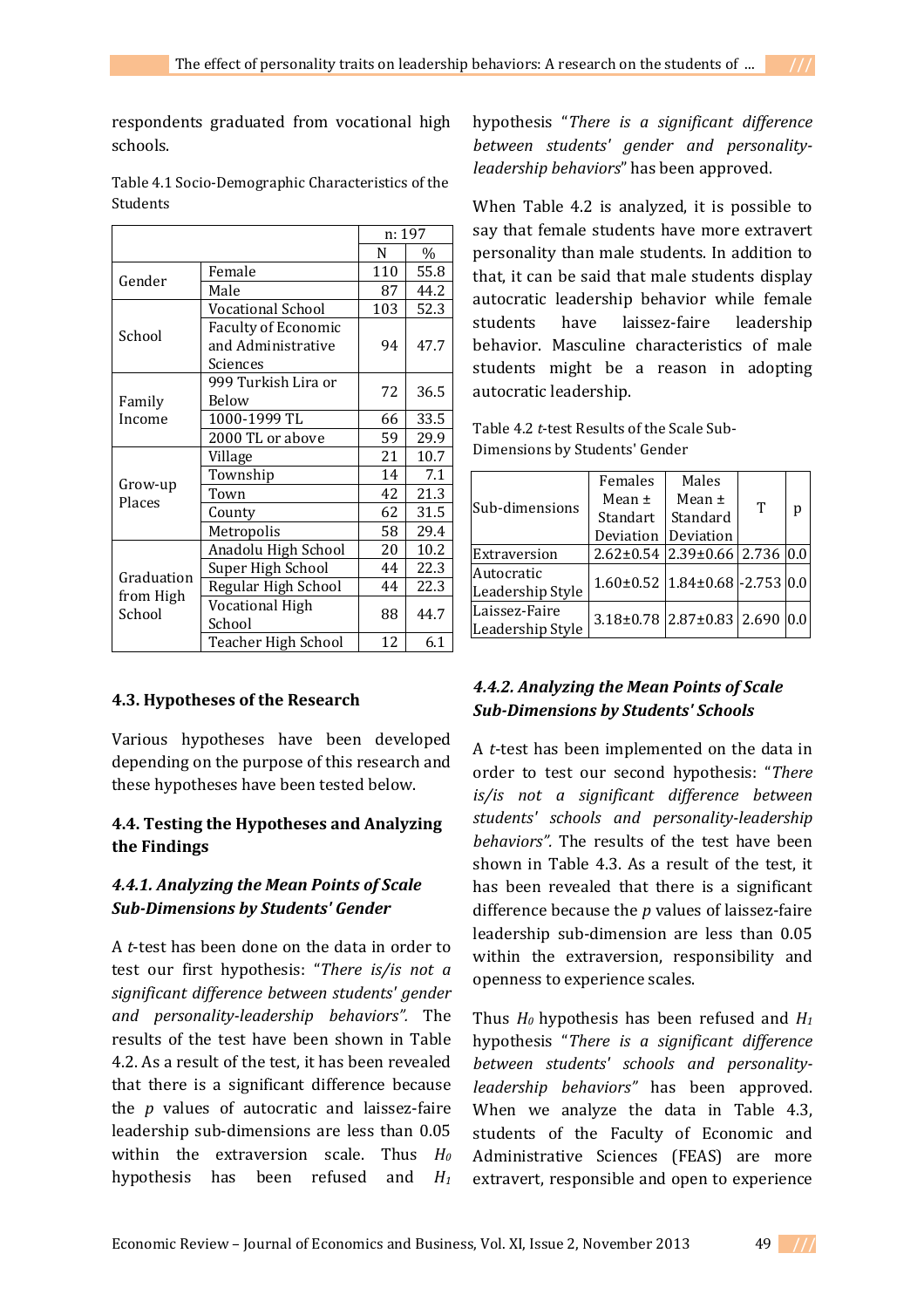than students of the Vocational School. Also, it has been determined that students of the FEAS display more laissez-faire leadership behaviors than students of the Vocational School. The educational level of the FEAS might affect the personality traits and leadership styles.

Table 4.3 *t*-test Results of the Scale Sub-Dimensions by Students' Schools

| Sub-dimensions                    | Vocational<br>School<br>Mean $\pm$<br>Standard<br>Deviation | FEAS Mean<br>Standard<br>Deviation | T             | p    |
|-----------------------------------|-------------------------------------------------------------|------------------------------------|---------------|------|
| Extraversion                      | $2.38 \pm 0.60$                                             | $2.68 \pm 0.57$                    | 3.574         | 0.00 |
| Responsibility                    | $2.19 \pm 0.53$                                             | $2.33 \pm 0.46$                    | $-1.937$      | 0.05 |
| Openness to<br>Experience         | $2.24 \pm 0.52$                                             | $2.58 \pm 0.46$                    | $-4.745$ 0.00 |      |
| Laissez-Faire<br>Leadership Style | $2.74 \pm 0.90$                                             | $3.37 \pm 0.56$                    | $-5.808$      | 0.00 |

## *4.4.3. Analyzing the Mean Points of Scale Sub-Dimensions by Students' Family Income*

ANOVA test has been implemented on the data with the purpose of testing our third hypothesis: "*There is/is not a significant difference between students' family income and personality-leadership behaviors".* The results of the test can be seen in Table 4.4. As a result of the test, it has been revealed that there is a significant difference because the *p* values of compatibility sub-dimension are less than 0.05.

 Thus *H0* hypothesis has been refused and *H<sup>1</sup>* hypothesis "*There is a significant difference between students' family income and personality-leadership behaviors"* has been approved. Tukey test has been done in order to find out which income group causes the difference.

After this test, it has been revealed that significant difference has taken its source from the students who have 1000-1999 TL family income.

Table 4.4 ANOVA Test Results by Students' Family Income

| Sub-<br>dimensions                                                          | 999 TL or 1000-<br>below<br>Mean $\pm$<br>Standard Standard<br>Deviation Deviation | 1999 TL<br>Mean $\pm$ | 2000 TL<br>and<br>above<br>Mean±<br>Standard<br>Deviation | F | p |
|-----------------------------------------------------------------------------|------------------------------------------------------------------------------------|-----------------------|-----------------------------------------------------------|---|---|
| Compatibility $2.10 \pm 0.41$ $2.31 \pm 0.50$ $2.19 \pm 0.56$ $3.13$ $0.04$ |                                                                                    |                       |                                                           |   |   |

# *4.4.4. Analyzing the Mean Points of Scale Sub-Dimensions by Students' Grow-up Places*

ANOVA test has been done on the data to test our fourth hypothesis: "*There is/is not a significant difference between students' growup places and personality-leadership behaviors".* The results of the test have been shown in Table 4.5. As a result of the test, it can be seen that there is a significant difference because the *p* value of democratic leadership behavior sub-dimension is less than 0.05.

Thus  $H_0$  hypothesis has been refused and  $H_1$ hypothesis "*There is a significant difference between students' grow-up places and personality-leadership behaviors"* has been approved. The Tukey test has been done for testing the differentiating factor. After this test, it has been revealed that students who grew up in towns cause the difference. It is possible to say that the students who grew up in towns have more democratic leadership behaviors than other students.

Table 4.5 ANOVA Test Results by Students' Grow-up Places

| Sub-dimensions                    | Village Mean<br>$±$ Standard<br>Deviation | Township<br>Mean $\pm$<br>Standard<br>Deviation | $±$ Standard<br>Deviation | Town Mean County Mean<br>$±$ Standard<br>Deviation | Metropolis<br>Mean $\pm$<br>Standard<br>Deviation |      | p    |
|-----------------------------------|-------------------------------------------|-------------------------------------------------|---------------------------|----------------------------------------------------|---------------------------------------------------|------|------|
| Democratic<br>Leadership<br>Style | $1.69 \pm 0.41$                           | $1.63 \pm 0.49$                                 | $2.05 \pm 0.52$           | $1.84 \pm 0.57$                                    | $1.90 \pm 0.53$                                   | 2.67 | 0.03 |

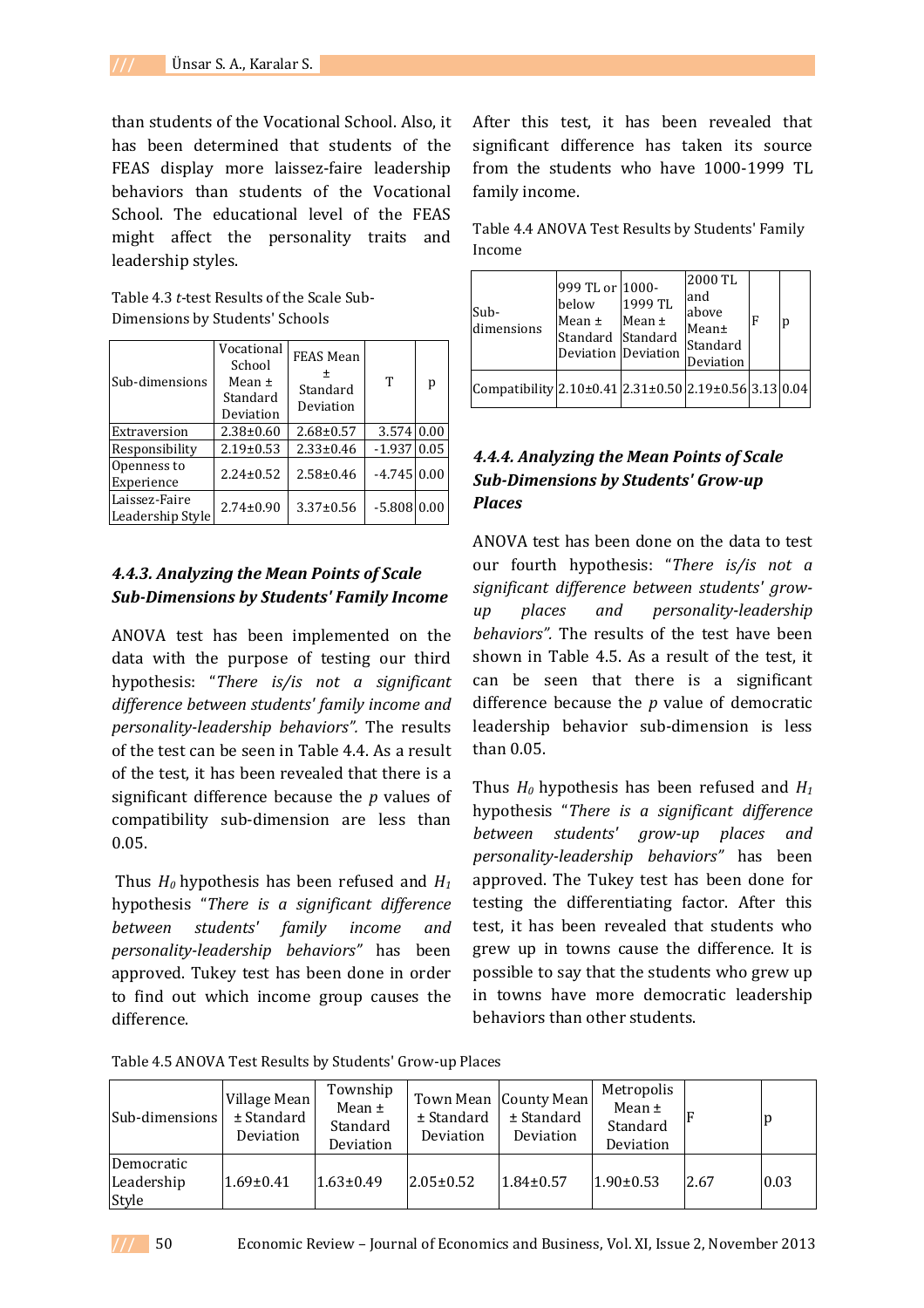# *4.4.5. Analyzing the Mean Points of Scale Sub-Dimensions by the Educational Level of Students' Fathers*

ANOVA test has been implemented on the data in order to test our fifth hypothesis: "*There is/is not a significant difference between the educational level of students' fathers and personality-leadership behaviors".* The results of the test have been displayed in Table 4.6. As a result of the test, it can be seen that there is a significant difference because the *p* value of laissez-faire leadership behavior subdimension is less than 0.05.

# *4.4.6. Analyzing the Mean Points of Scale Sub-Dimensions by the Educational Level of Students' Mothers*

ANOVA test has been implemented on the data with the purpose of testing our sixth hypothesis: "*There is/is not a significant difference between the educational level of students' mothers and personality-leadership behaviors".* The results of the test have been shown in Table 4.7. As a result of the test, it can be seen that there is a significant difference because the *p* value of openness to experience sub-dimension is less than 0.05.

|  | Table 4.6 ANOVA Test Results by the Educational Level of Students' Fathers |  |
|--|----------------------------------------------------------------------------|--|
|--|----------------------------------------------------------------------------|--|

| Sub-dimensions                    | Literate Mean ±<br>Standard<br>Deviation | Primary-<br>Secondary Mean<br>± Standard<br>Deviation | High School<br>Mean $\pm$<br>Standard<br>Deviation | University<br>Mean $\pm$<br>Standard<br>Deviation |      | p    |
|-----------------------------------|------------------------------------------|-------------------------------------------------------|----------------------------------------------------|---------------------------------------------------|------|------|
| Laissez-Faire<br>Leadership Style | $1.83 \pm 1.17$                          | $2.94 \pm 0.82$                                       | $3.19 \pm 0.82$                                    | $3.30 \pm 0.63$                                   | 3.65 | 0.01 |

 Thus *H0* hypothesis has been refused and *H<sup>1</sup>* hypothesis "*There is a significant difference between the educational level of students' fathers and personality-leadership behaviors"*  has been approved. Tukey test has been done to find out the differentiating factor. After this test, it has been revealed that the students whose fathers have university degree have more laissez-faire leadership behaviors than other students. Growing up in a democratic and well-educated family, might cause changes in people's personality traits and leadership behaviors.

Thus *H0* hypothesis has been refused and *H<sup>1</sup>* hypothesis "*There is a significant difference between the educational level of students' mothers and personality-leadership behaviors"*  has been approved. Afterwards, Tukey test has been implemented to find out the educational level that causes difference. After this test, it has been revealed that the students whose mothers graduated from primarysecondary schools are more open to experience than other students.

| Table 4.7 ANOVA Test Results by the Educational Level of Students' Mothers |
|----------------------------------------------------------------------------|
|----------------------------------------------------------------------------|

| Sub-dimensions            | Illiterate<br>Mean<br>$±$ Standard<br>Deviation | Literate Mean<br>$±$ Standard<br>Deviation | Primary-<br>Secondary<br>School Mean<br>$±$ Standard<br>Deviation | <b>High School</b><br>Mean<br>$±$ Standard<br>Deviation | University<br>Mean<br>$±$ Standard<br>Deviation |      | p    |
|---------------------------|-------------------------------------------------|--------------------------------------------|-------------------------------------------------------------------|---------------------------------------------------------|-------------------------------------------------|------|------|
| Openness to<br>Experience | $2.06 \pm 0.42$                                 | $1.96 \pm 0.54$                            | $2.46 \pm 0.53$                                                   | $2.34 \pm 0.46$                                         | $2.29 \pm 0.43$                                 | 2.62 | 0.03 |

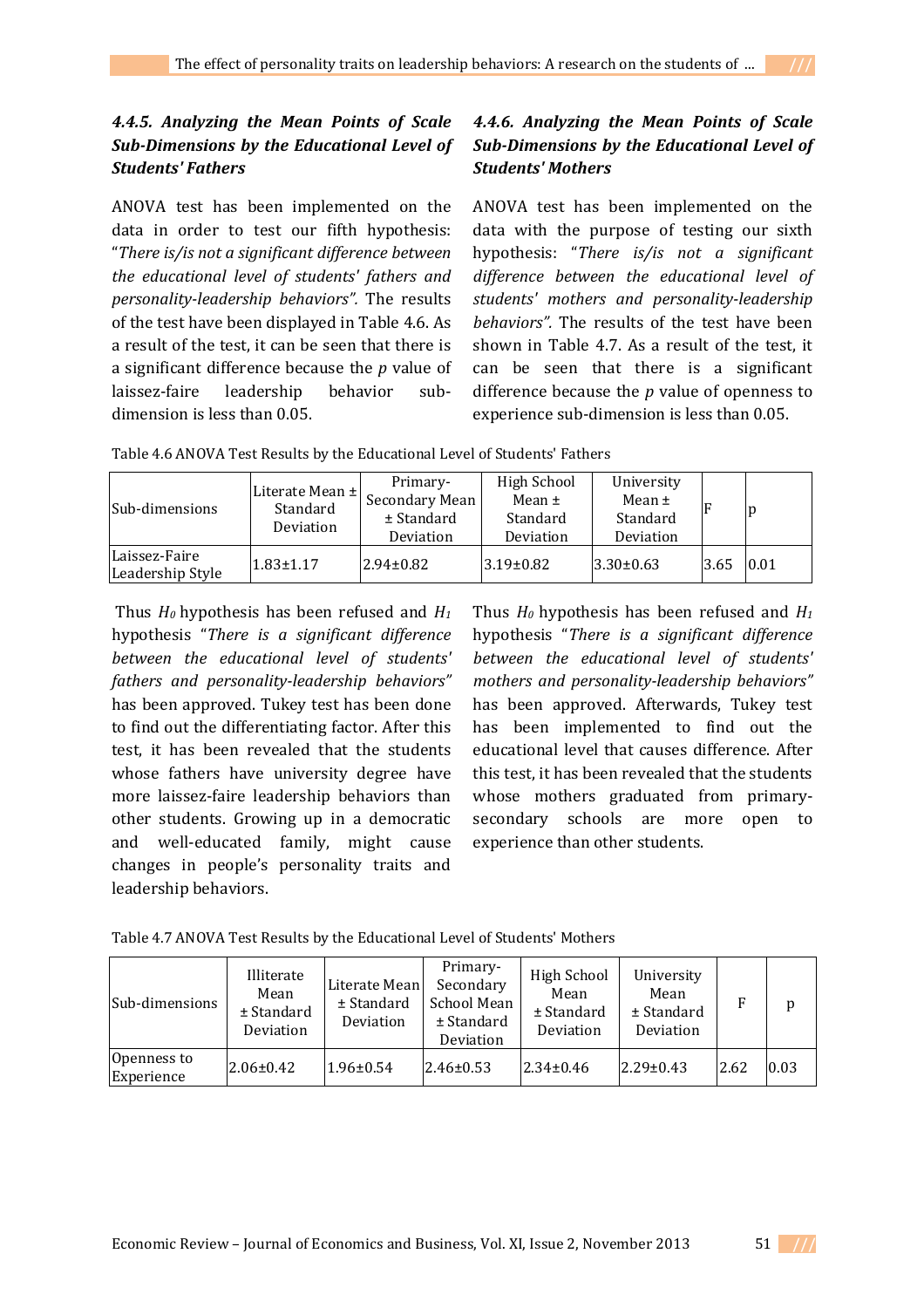# *4.4.7. Analyzing the Mean Points of Scale Sub-Dimensions by the High Schools that Students Graduated from*

ANOVA test has been done on the data to test our seventh hypothesis: "*There is/is not a significant difference between the high schools that students graduated from and personalityleadership behaviors".* The results of the test can be seen in Table 4.8.

# *4.4.8. Frequency Table for the Answers Given by the Students on the "Leadership is an inborn trait and cannot be learnt afterwards" Expression*

Frequencies for the "*Leadership is an inborn trait and cannot be learnt afterwards"*  expression can be seen in Table 4.9. It is possible to say that 58.4% of the students think that leadership is an inborn trait and

|                                      | Anadolu High    | Super High      | Regular High    | Vocational High | Teacher High    |   |           |
|--------------------------------------|-----------------|-----------------|-----------------|-----------------|-----------------|---|-----------|
| Sub-                                 | School Mean ±   | School Mean ±   | School Mean ±   | School Mean ±   | School Mean ±   | F |           |
| dimensions                           | Standard        | Standard        | Standard        | Standard        | Standard        |   | p         |
|                                      | Deviation       | Deviation       | Deviation       | Deviation       | Deviation       |   |           |
| Extraversion $12.81\pm0.59$          |                 | $2.60 \pm 0.56$ | $2.64 \pm 0.65$ | l2.35±0.57      | $2.75 \pm 0.00$ |   | 3.57 0.00 |
| Openness to<br>Experience            | $2.42 \pm 0.49$ | $2.56 \pm 0.43$ | $2.57 \pm 0.59$ | $2.22 \pm 0.47$ | $3.25 \pm 0.00$ |   | 6.11 0.00 |
| Laissez-Faire<br>Leadership<br>Style | $3.13 \pm 0.84$ | 3.48±0.52       | $3.23 \pm 0.57$ | $2.71 \pm 0.90$ | $3.33 \pm 0.00$ |   | 8.65 0.00 |

Table 4.8 ANOVA Test Results by the High Schools that Students Graduated from

As a result of the test, it has been revealed that there is a significant difference because the *p* value of laissez-faire leadership subdimension is less than 0.05 within the extraversion and openness to experience scales.

Thus *H0* hypothesis has been refused and *H<sup>1</sup>* hypothesis "*There is a significant difference between the high schools that students graduated from and personality-leadership behaviors"* has been approved. Afterwards, Tukey test has been done to find out the types of high schools which cause the difference. After this test, it has been revealed that the students who graduated from Anadolu High Schools are more extravert and the students who graduated from teacher high schools are more open to experience. Similarly, the students who graduated from Anadolu High Schools are different than the others under the laissez-faire leadership sub-dimension.

cannot be learnt afterwards. Actually, this belief might direct students not to perform as a leader.

Table 4.9 Frequency Table for the Answers Given by the Students on the "Leadership is an inborn trait and cannot be learnt afterwards" Expression

| Answers                  | Frequency | Percent (%) |
|--------------------------|-----------|-------------|
| Strongly agree           | 74        | 37.6        |
| Agree                    | 41        | 20.8        |
| No idea                  | 27        | 13.7        |
| <b>Disagree</b>          | 38        | 19.3        |
| <b>Strongly Disagree</b> | 17        | 8.6         |
| Total                    | 197       | 100         |

# *4.4.9. Frequency Table for the Answers Given by the Students on the "Education is obligatory for leadership" Expression*

Frequencies for the "*Education is obligatory for leadership"* expression have been revealed in Table 4.10. It can be seen that 56.3% of the students believe in the importance of education for having a leader personality and most of them think that education is obligatory for being a leader.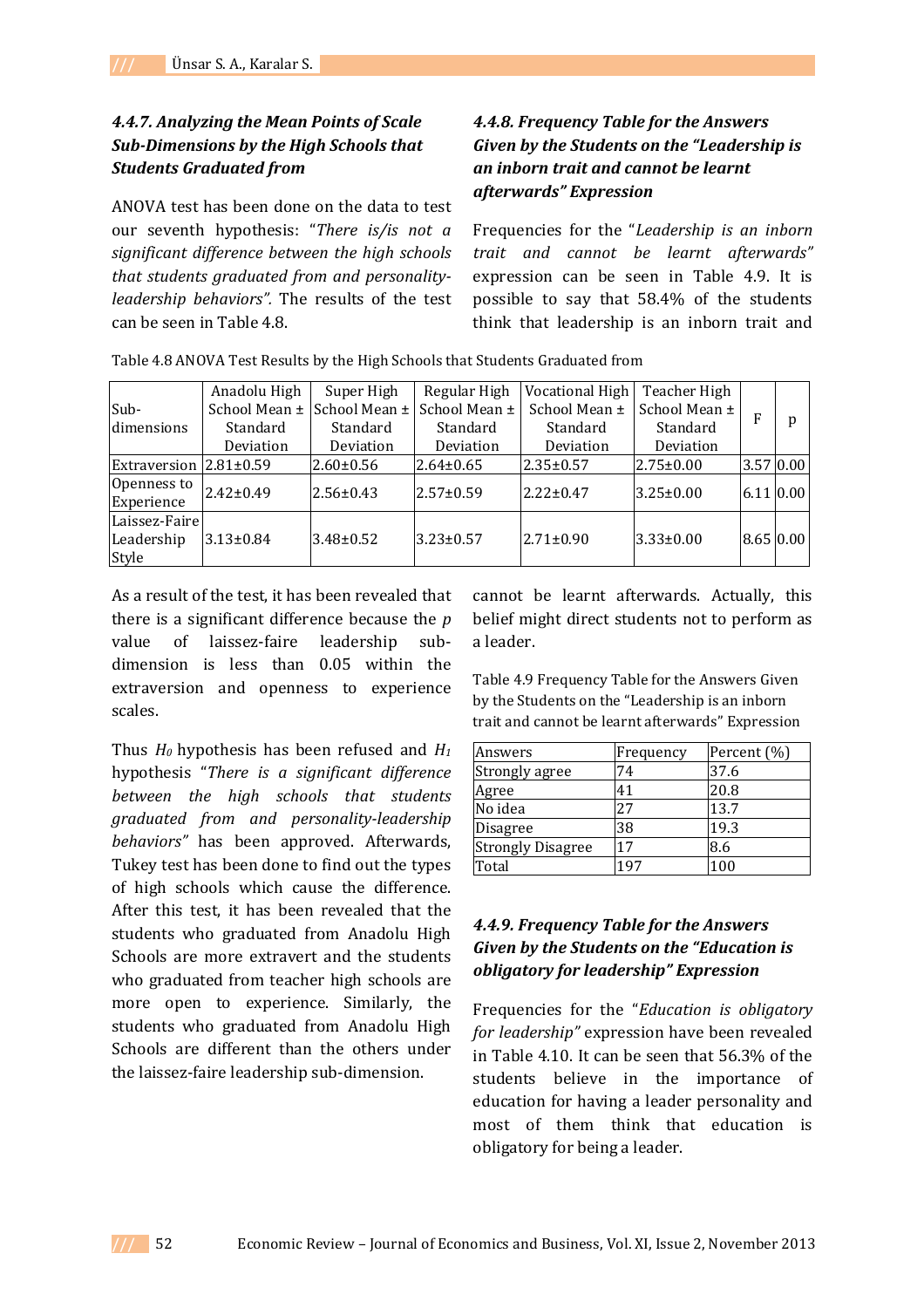Table 4.10 Frequency Table for the Answers Given by the Students on the "Education is obligatory for leadership" Expression

| Answers                  | Frequency | Percent (%) |
|--------------------------|-----------|-------------|
| Strongly agree           | 54        | 27.4        |
| Agree                    | 57        | 28.9        |
| No idea                  | 33        | 16.8        |
| Disagree                 | 34        | 17.3        |
| <b>Strongly Disagree</b> | 19        | 9.6         |
| Total                    | 197       | 100         |

# *4.4.10. Regression Analysis between Personality Sub-Dimensions and Leadership Styles*

According to One-Way ANOVA in Table 4.11 there is a significant difference  $(p<0.05)$ between one of the personality subdimensions, extraversion and democratic leadership behavior. Thus it can be said that the students who have extravert personality traits will display a better democratic leadership behavior.

Table 4.11 One-Way ANOVA between Extraversion Sub-Dimension and Leadership Style

| Model      | Sum of<br>Squares | df  | Mean<br>Square | .F         | p |
|------------|-------------------|-----|----------------|------------|---|
| Regression | 9.608             | 4   | 2.402          | 7.261 0.00 |   |
| Residual   | 63.615            |     | 192,331        |            |   |
| Total      | 73.123            | 196 |                |            |   |

According to One-Way ANOVA in Table 4.12 there is a significant difference  $(p<0.05)$ between one of the personality subdimensions, responsibility and democratic leadership behavior. Thus it is possible to say that the students who have more responsible personality traits will display better a democratic leadership behavior.

Table 4.12 One-Way ANOVA between Responsibility Sub-Dimension and Leadership Style

| Model      | Sum of<br>Squares | df  | Mean<br>Square |            | p |
|------------|-------------------|-----|----------------|------------|---|
| Regression | 8.457             | 4   | 2.137          | 9.905 0.00 |   |
| Residual   | 41.421            |     | 192,216        |            |   |
| Total      | 49.968            | 196 |                |            |   |

According to One-Way ANOVA, shown in Table 4.13, there is a significant difference (p<0.05) between one of the personality subdimensions, openness to experience and democratic leadership behavior. Thus it can be said that the students who are more open to experience will display better a democratic leadership behavior.

Table 4.13 One-Way ANOVA between Openness to Experience Sub-Dimension and Leadership Style

| Model      | Sum of<br>Squares | df  | Mean<br>Square |             | р |
|------------|-------------------|-----|----------------|-------------|---|
| Regression | 12.874            | 4   | 3.219          | 15.022 0.00 |   |
| Residual   | 41.13             |     | 192,214        |             |   |
| Total      | 53.887            | 196 |                |             |   |

According to One-Way ANOVA in Table 4.14, there is a significant difference  $(p<0.05)$ between one of the personality subdimensions, compatibility and democratic leadership behavior. Thus it is easy to say that the students who have more compatible personality traits will display better a democratic and laissez-faire leadership behavior.

Table 4.14 One-Way ANOVA between Compatibility Sub-Dimension and Leadership Style

| Model      | Sum of<br>Squares | df  | Mean<br>Square |             | р |
|------------|-------------------|-----|----------------|-------------|---|
| Regression | 8.762             | 4   | 2.191          | 10.507 0.00 |   |
| Residual   | 40.030            |     | 192.208        |             |   |
| Total      | 48.792            | 196 |                |             |   |

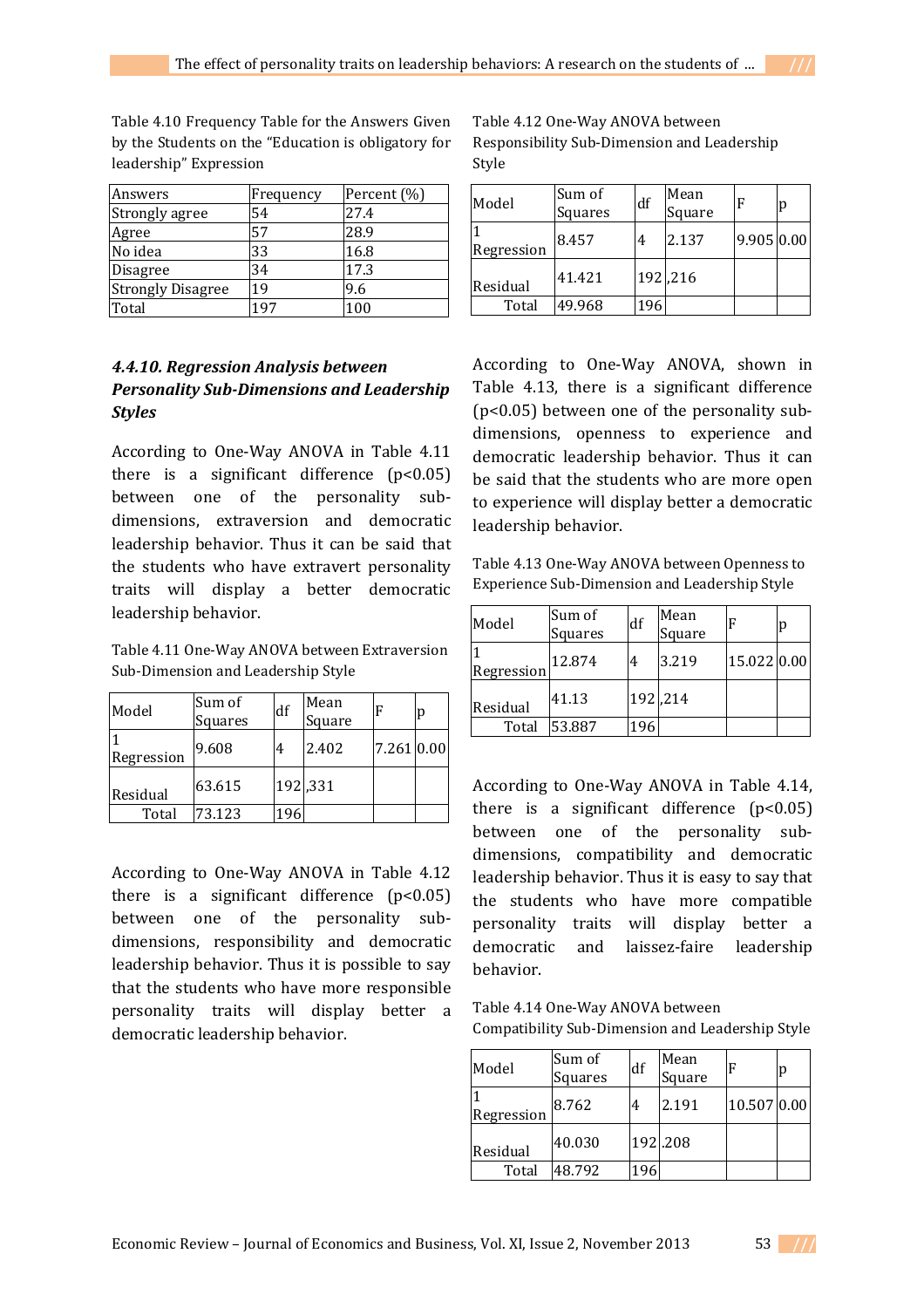#### **5. DISCUSSION**

Taher, Chen and Yao's research (2011) shows that there are significant correlations between extraversion, conscientiousness and openness to experience personality traits with MBA students' learning performance and educational achievement. Thomas and Thomas (2011) reveal that the globalization process and criticisms on the business schools address the deans and managers to change curriculum and leadership process of the schools. These schools should be able to respond to the changing students' characteristics and sectoral needs. The relationship between personality traits and leadership is a popular subject in the leadership literature about schools and students. According to Bartone, Eid, Johnsen, Laberg and Snook's (2009) research on US Military academy cadets; psychological hardiness, extraversion and conscientiousness are important factors on influencing leader effectiveness.

Researchers also display that different personality factors may affect leadership in different organizational contexts. According to the research on leadership from the trait perspective, extraversion was the most consistent correlate of leadership across leader emergence and effectiveness (Judge, Ilies, Bono and Gerhardt 2002). Ishibashi and Kottke's (2009) research results indicate that Japanese and U.S. participants similarly rated the effective leader as extraverted and open to experience. Wolff and Kim (2011) found that extraversion and openness to experience personality traits are broadly related to networking in general. It is important for the leaders to have effective relationships with their followers in their networks. According to De Hoogh, Den Hartog and Koopman's (2005) research results, perceived dynamic work environment moderated the relationships of four of the Big Five-Factors with both charismatic and transactional leadership. In their research, Hirschfeld, Jordan, Thomas and

Feild (2008) introduced a team-leader personality profile as a higher-order construct for explaining covariation among extraversion, conscientiousness, and emotional stability.

Based on a questionnaire, the study implemented by Leung and Bozionelos (2004) on Chinese origin individuals in Hong Kong, high levels of extraversion, conscientiousness, agreeableness, emotional stability and openness were perceived as characterizing effective leaders. Zopiatis and Constanti's (2012) research on managers working in the hotel industry of Cyprus suggest that transformational leadership is positively associated with extraversion, openness and conscientiousness, while in contrast, passive/avoidance leadership style is negatively associated with conscientiousness and agreeableness.

#### **6. CONCLUSION**

As a result of the research implemented in order to determine the effect of personality traits on the leadership behavior of students who study at Trakya University Faculty of Economic and Administrative Sciences (FEAS) Department of Business Administration and Trakya University Vocational School of Social Sciences Department of Business Administration, it can be concluded that gender is a differentiating factor on leadership styles and extravert personality traits.

Besides that, differences between the FEAS and the Vocational School students have been found on extravert, responsible, open to experience personality traits and laissez-faire leadership style. In addition to that, grow-up places, educational level of students' parents and types of high schools from which students graduated affect the adopted leadership style. Types of high schools also affect the personality traits. Finally, the relationship between personality traits and leadership styles has been displayed.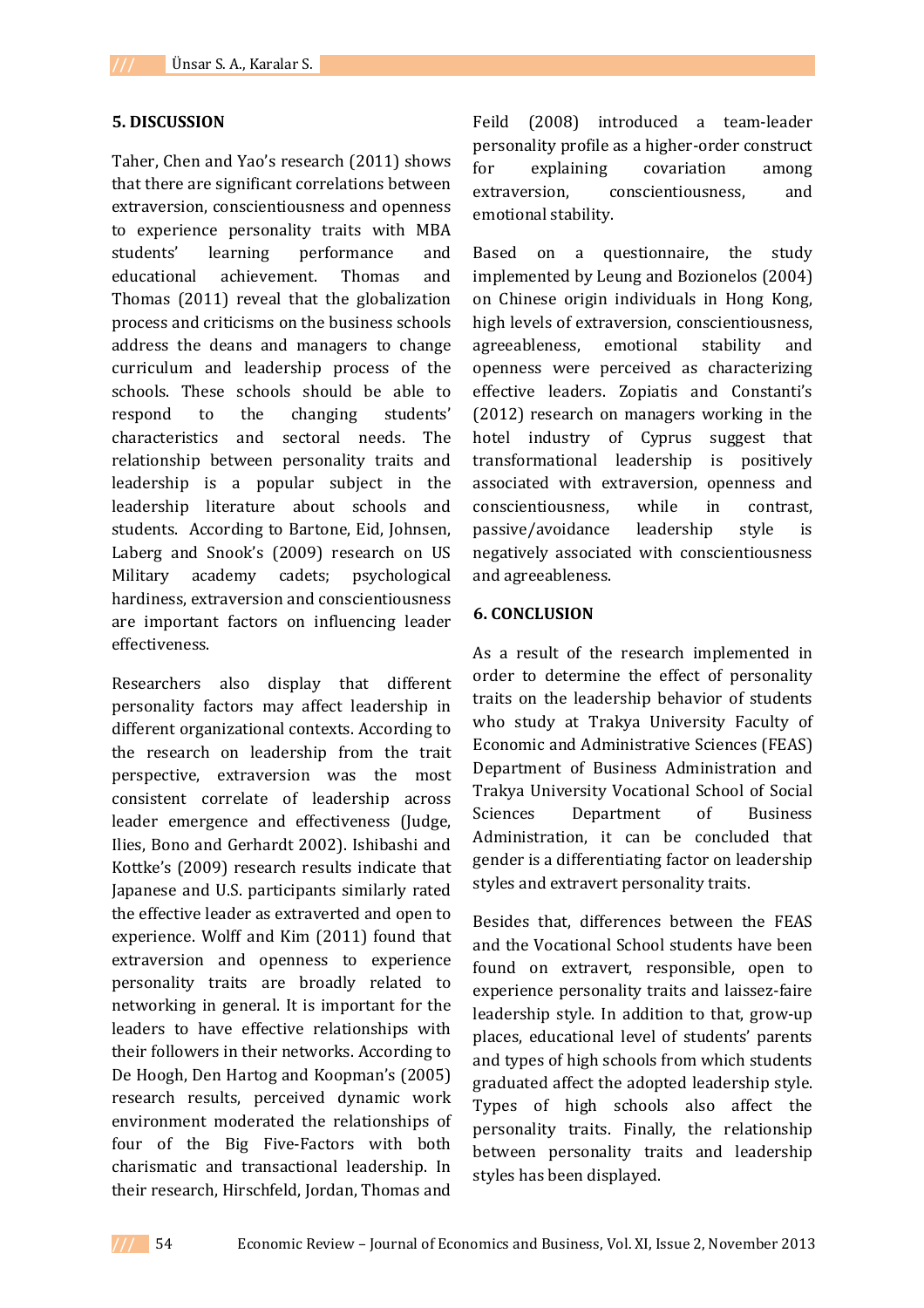Future researches can gather wider data from larger samples. Futhermore, it is possible to compare different departments, patterns and trends. This can be accepted as a limitation for our research. However, we believe that our findings may contribute to the leadership literature and future researches. The business managers may take personality traits into consideration in recruiting employees and forming teams inside the organization.

### **REFERENCES**

- 1. Ashcraft, D. (2011) *Personality Theories Workbook.* 5th Edition, California: Cengage Learning.
- 2. Bartone, T.P., Eid, J., Johnsen, H.B., Laberg, C.J. & Snook, A. S. (2009) Big Five Personality Factors, Hardiness, And Social Judgement As Predictors of Leader Performance. *Leadership& Organization Development Journal*. 30(6), pp. 498-521.
- 3. Bhatti, R.J. (2009) *The Dynamics of Personality Development And Projection.* New Delhi: Dorling Kindersley.
- 4. Bowditch, L.J. & Buono, F.A. (2005) *A Primer On Organizational Behavior.* 6th Edition, New Jersey: John Wiley& Sons.
- 5. Burger, J. (2010) *Personality.* 8th Edition, California: Cengage Learning.
- 6. Carducci, J. B. (2009) *The Psychology of Personality.* Second Edition, West Sussex: Wiley-Blackwell.
- 7. Costley, L.D. & Todd, R. (1991) *Human Relations In Organizations.* 4th Edition, St.Paul: West Publishing.
- 8. Çeribaş E. (2007) "Yöneticilerin Kişilik Özelliklerinin Iş Etiğine Etkileri". *Kütahya: Dumlupınar Üniversitesi Sosyal Bilimler Enstitüsü, Yayınlanmamış Yüksek Lisans Tezi.*
- 9. Daft, R. (2007) *The Leadership Experience.* 4th Edition, Ohio: Thomson Learning.
- 10. Daft, L.R. & Marcic, D. (2009) *Management: The New Workplace.* 6th Edition, Beijing: South-Western College Publishing.
- 11. De Hoogh, B.H.A., Den Hartog, N.D. & Koopman, L.P. (2005) Linking The Big Five-Factors of Personality to Charismatic And Transactional Leadership; Perceived Dynamic Work Environment As a Moderator. *Journal of Organizational Behavior.* 26, pp. 839- 865.
- 12. DeYoung, G.C. (2011) *The Cambridge Handbook of Intelligence.* Edited By; Robert J. Stenberg, Scott Barry Kaufman. New York: Cambridge University Press.
- 13. DuBrin, J.A. (2009) *Leadership: Research Findings, Practice And Skills.* 6th Edition. Canada: South-Western Cengage Learning, Nelson Education.
- 14. Dyck, B. & Neubert, M. (2008) *Management: Current Practices And New Directions.* Boston: Houghton Mifflin Harcourt Publishing.
- 15. Hirschfeld, R.R., Jordan, H.M., Thomas, H.C. & Feild, S.H. (2008) Observed Leadership Potential of Personnel In a Team Setting: Big Five Traits And Proximal Factors As Predictors. *International Journal of Selection and Assessment.* 16(4), pp. 385-402.
- 16. Hogan, R. (2007) *Personality And The Fate of Organizations.* New Jersey: Lawrence Erlbaum Publishers.
- 17. Huczynski, A.A. & Buchanan, A.D. (2007) *Organizational Behaviour.* 6th Edition, Essex: Pearson Education.